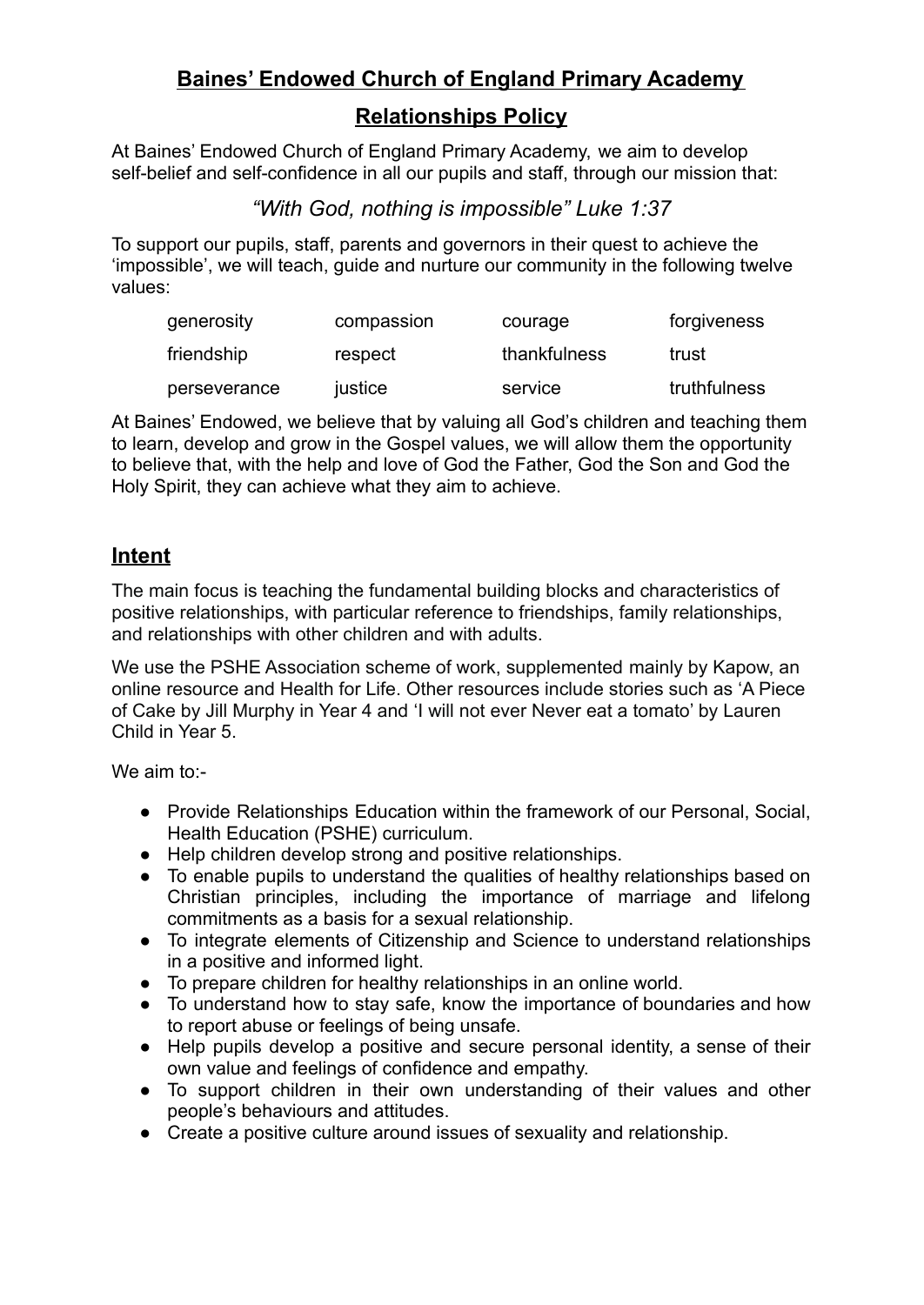● To ensure that all understand the importance of respecting others and accepting those who differ, yet challenging those behaviours and attitudes which exploit others and do not reflect Christian values.

By the end of primary school children should have an understanding of:

#### **Families and people who care for me**

- that families are important for children growing up because they can give love, security and stability
- the characteristics of healthy family life, commitment to each other, including in times of difficulty, protection and care for children and other family members, the importance of spending time together and sharing each other's lives
- that others' families, either in school or in the wider world, sometimes look different from their family, but that they should respect those differences and know that other children's families are also characterised by love and care
- that stable, caring relationships, which may be of different types, are at the heart of happy families, and are important for children's security as they grow up
- that marriage represents a formal and legally recognised commitment of two people to each other which is intended to be lifelong
- how to recognise if family relationships are making them feel unhappy or unsafe, and how to seek help or advice from others if needed

#### **Caring Relationships**

- how important friendships are in making us feel happy and secure, and how people choose and make friends
- the characteristics of friendships, including mutual respect, truthfulness, trustworthiness, loyalty, kindness, generosity, trust, sharing interests and experiences and support with problems and difficulties
- that healthy friendships are positive and welcoming towards others, and do not make others feel lonely or excluded
- that most friendships have ups and downs, and that these can often be worked through so that the friendship is repaired or even strengthened, and that resorting to violence is never right
- how to recognise who to trust and who not to trust, how to judge when a friendship is making them feel unhappy or uncomfortable, managing conflict, how to manage these situations and how to seek help or advice from others, if needed

### **Respectful Relationships**

- the importance of respecting others, even when they are very different from them (for example, physically, in character, personality or backgrounds), or make different choices or have different preferences or beliefs
- practical steps they can take in a range of different contexts to improve or support respectful relationships
- the conventions of courtesy and manners
- the importance of self-respect and how this links to their own happiness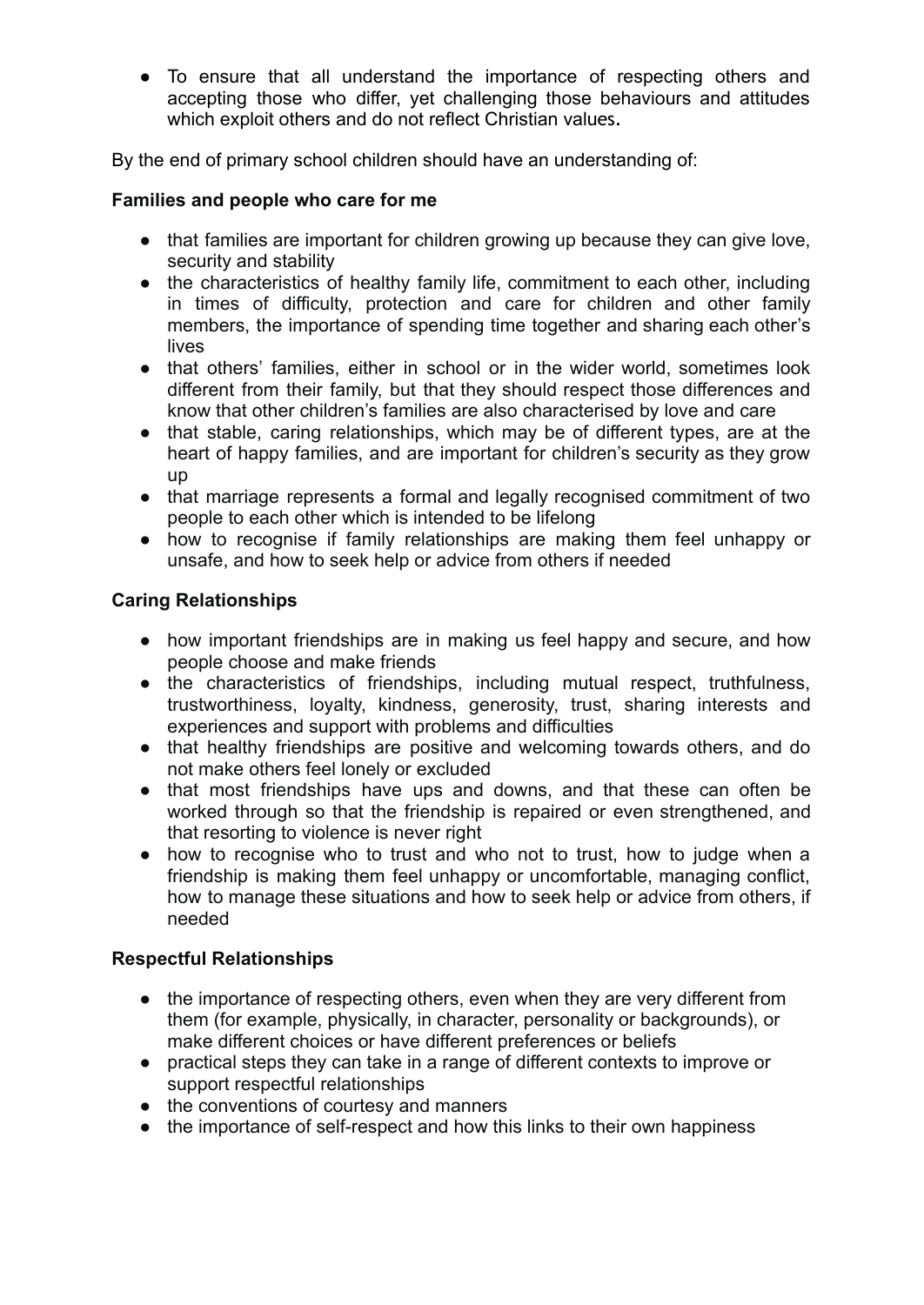- that in school and in wider society they can expect to be treated with respect by others, and that in turn they should show due respect to others, including those in positions of authority
- about different types of bullying (including cyberbullying), the impact of bullying, responsibilities of bystanders (primarily reporting bullying to an adult) and how to get help
- what a stereotype is, and how stereotypes can be unfair, negative or destructive
- the importance of permission-seeking and giving in relationships with friends, peers and adults

### **Online Relationships**

- that people sometimes behave differently online, including by pretending to be someone they are not
- that the same principles apply to online relationships as to face-to-face relationships, including the importance of respect for others online including when we are anonymous
- the rules and principles for keeping safe online, how to recognise risks, harmful content and contact, and how to report them
- how to critically consider their online friendships and sources of information including awareness of the risks associated with people they have never met
- how information and data is shared and used online

### **Being Safe**

- what sorts of boundaries are appropriate in friendships with peers and others (including in a digital context)
- about the concept of privacy and the implications of it for both children and adults; including that it is not always right to keep secrets if they relate to being safe
- that each person's body belongs to them, and the differences between appropriate and inappropriate or unsafe physical, and other, contact
- how to respond safely and appropriately to adults they may encounter (in all contexts, including online) whom they do not know
- how to recognise and report feelings of being unsafe or feeling bad about any adult
- how to ask for advice or help for themselves or others, and to keep trying until they are heard,
- how to report concerns or abuse, and the vocabulary and confidence needed to do so
- where to get advice, for example family, school or other source

### **Confidentiality**

Confidentiality for young people cannot and must not be guaranteed by staff. The boundaries of confidentiality should be made clear to pupils. Please refer to the Child Protection Policy for further detail.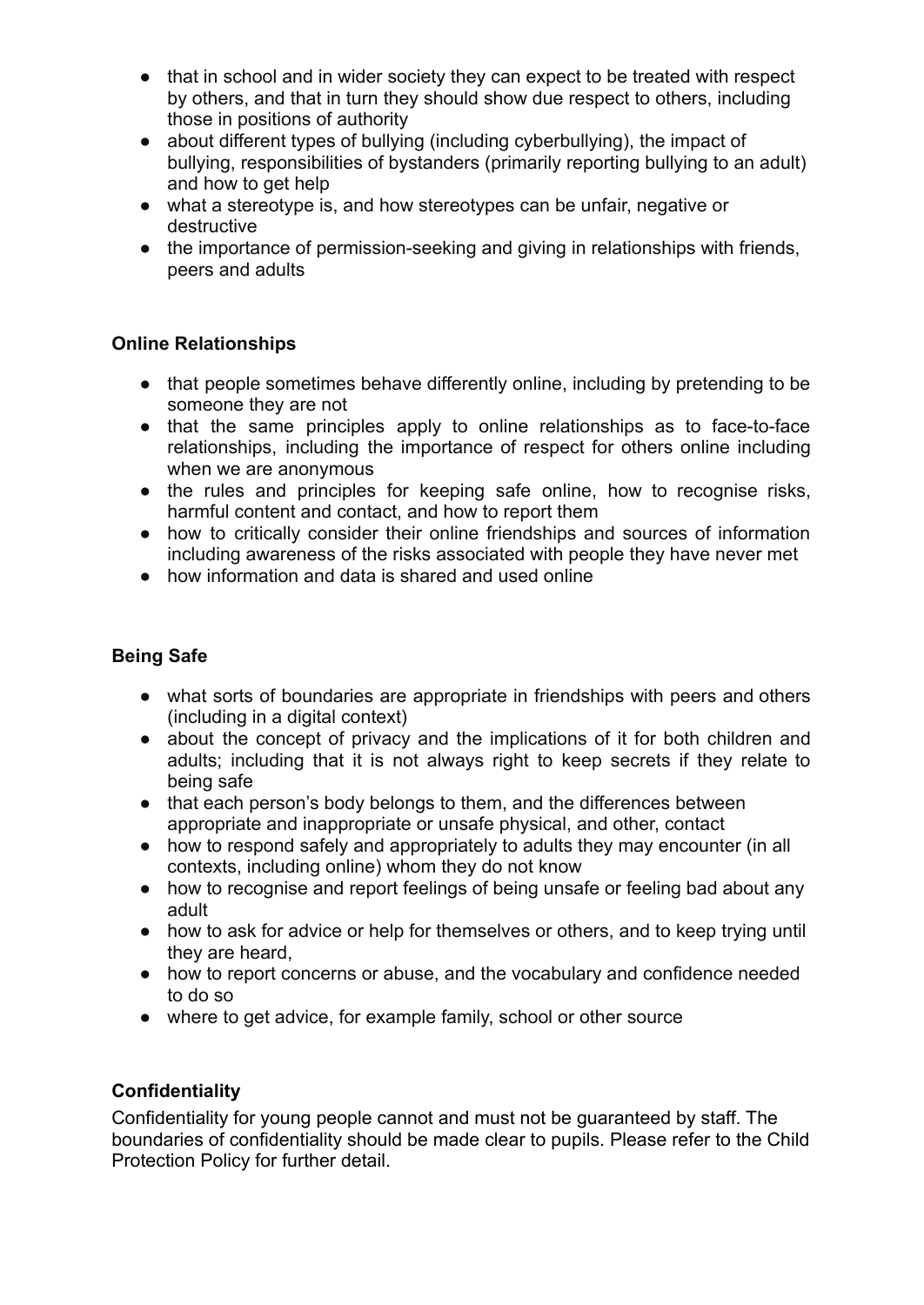### **Group Agreements and Distancing Techniques**

• Pupils will be given preparation so that they will know how to minimise any embarrassment they feel.

•No one (teacher or pupil) should be expected to answer a personal question.

•No one will be forced to take part in a discussion.

•Meanings of words will be explained in a sensible and factual way.

### **Dealing with Difficult and Sensitive Questions**.

• Clear parameters about what is appropriate and inappropriate should be discussed by the whole class.

•Teachers should set the tone so that issues are discussed in a sensitive, sensible and matter-of-fact way.

•Children should be encouraged to write down questions anonymously and post them in a question box; the teacher will have time to prepare answers to these before the next session.

•Teachers should not be drawn into providing more information than is appropriate to the age of the child.

•Teachers should listen to children but not lead or further question the child, in line with the school's child protection guidelines.

•If a teacher is concerned that a pupil is at risk of abuse this needs to be noted down and reported via the usual child protection procedures.

### **Our school has decided not to teach about or answer questions on…**

Rape, oral sex, exploitative or violent sexual practices, incest, abortion, prostitution, contraception, masturbation or about forms of sexual intercourse including homosexual practices or foreplay. AIDS/HIV issues will be discussed in an age-appropriate and sensitive manner as and when they are encountered.

If a child asks a question on any topic listed in the first section of the above list, teachers will explain that this is a matter not dealt with in school, that the child should consult his/her parent for an answer. The school will seek to inform parents when such a question is asked.

In some cases, a question or request for advice may indicate the pupil to be at risk or in danger, in which case appropriate action will be taken in accordance with the school's written policy and procedure for Child Protection. This also means that if a pupil puts a private question to a teacher or other member of staff and requests secrecy, no promise of secrecy or confidentiality will be given, but with the reassurance that any steps taken will always be in the pupil's best interest.

### **Right to be excused from sex education**

Parents have the right to request that their child be withdrawn from some or all of sex education, delivered as part of RSE. Currently, our school does not deliver content outside of Relationship or Health Education, which is part of the basic curriculum.